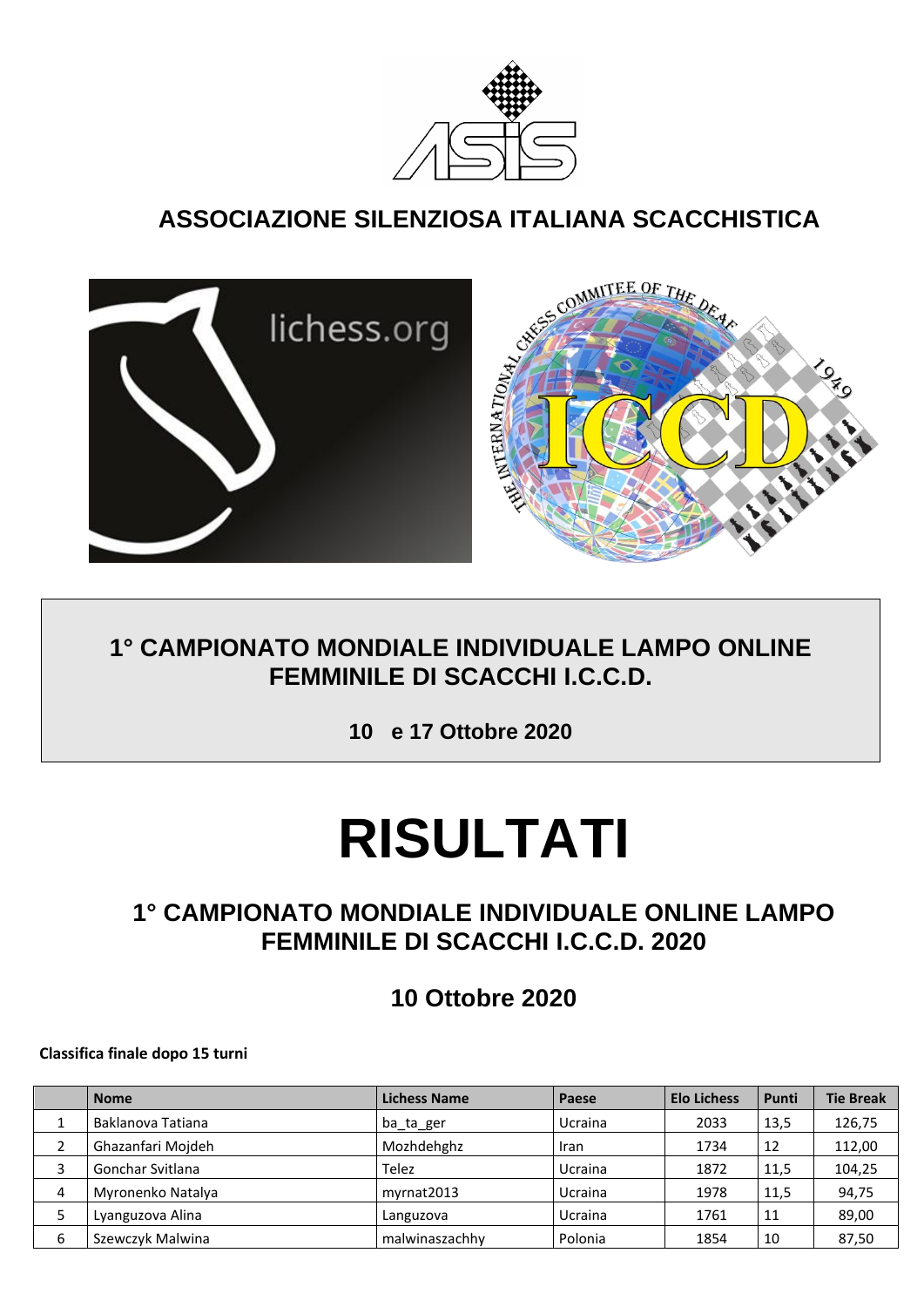| 7  | Osypova Alona                    | Alena1973           | Ucraina        | 1875 | 10                  | 85,50 |
|----|----------------------------------|---------------------|----------------|------|---------------------|-------|
| 8  | Parhomenko Margarita             | MargaritaParhomenko | Lettonia       | 1905 | 10                  | 83,50 |
| 9  | Delgado Andrea                   | <b>JAVIERA</b>      | Ecuador        | 1757 | 9,5                 | 75,75 |
| 10 | Towarnicka Izabela               | isabel72            | Polonia        | 1547 | 9                   | 71,50 |
| 11 | Gorokhova Natalya                | Fefzenka-Karz73     | Kazakistan     | 1723 | 9                   | 71,50 |
| 12 | Shabatah Eman Ahmad Saleh        | Emanahmad2020       | Giordania      | 1549 | 9                   | 61,00 |
| 13 | Marcinkeviciene Egle             | megle               | Lituania       | 1570 | 8,5                 | 65,00 |
| 14 | Rudenko Inha                     | inga92              | Ucraina        | 1640 | 8,5                 | 59,25 |
| 15 | Muratova Aliya                   | Aliya86             | Kazakistan     | 1304 | 8,5                 | 55,75 |
| 16 | Zendehboudi Atefeh               | maral_deaf1366      | Iran           | 1833 | 8                   | 64,50 |
| 17 | Ali Pour Sedigheh                | sedighealipour2020  | Iran           | 1399 | 8                   | 63,00 |
| 18 | Zhabbarkhanova Sholpan           | sholp68             | Israele        | 1517 | 8                   | 62,00 |
| 19 | Enriqueta Natalia                | WolfNaty            | Messico        | 1204 | 8                   | 59,50 |
| 20 | Ladha Poonam                     | Ladhachess          | India          | 1518 | 8                   | 57,00 |
| 21 | Gupta Rachna                     | GRachna             | India          | 1586 | 8                   | 57,00 |
| 22 | Zhukovskaya Nina                 | ninazh-KAZ          | Kazakistan     | 1429 | 8                   | 56,50 |
| 23 | Riveria Rivera Yarela Alejandra  | yare bkn            | Cile           | 1176 | 8                   | 55,50 |
| 24 | Barannyk Anna                    | anilelr17           | Ucraina        | 1547 | 8                   | 55,00 |
| 25 | Golizadeh Naiyer                 | Nair6066            | Iran           | 1316 | 8                   | 48,50 |
| 26 | Handa Malika                     | malika handa        | India          | 1467 | 7,5                 | 51,00 |
| 27 | Fonseca Maria Veronica Martinez  | veronicamf          | Costa Rica     | 969  | 7,5                 | 50,25 |
| 28 | Farkas Melinda                   | Melindafarkas       | Ungheria       | 1420 | 7,5                 | 47,25 |
| 29 | Al-Ashwal Manal Ali Saleh        | ManalAlashwai       | Yemen          | 1210 | 7,5                 | 43,00 |
| 30 | Aishawabkh Sallam Mohammad Ahmad | Salamlshowbaki      | Giordania      | 1254 | 7,5                 | 42,50 |
| 31 | Sharma Bimla                     | bimlasharma447      | India          | 1523 | $\overline{7}$      | 49,50 |
| 32 | <b>Bhambu Suman</b>              | suman1222           | India          | 1463 | 7                   | 45,50 |
| 33 | <b>Bolliger Jolanta</b>          | Jolyte              | Lituania       | 1228 | 7                   | 44,50 |
| 34 | Salvatierra Patricia             | Jenny281088         | Ecuador        | 1322 | 7                   | 40,50 |
| 35 | Mochi Megh                       | meghamochi          | India          | 1312 | 7                   | 40,00 |
| 36 | Tsitova Hanna                    | Agafja              | Bielorussia    | 1166 | 7                   | 39,50 |
| 37 | Payan Kichi Zeinab               | payanzeinab         | Iran           | 1228 | 7                   | 39,00 |
| 38 | Aishawabkin Eman Mohammad Ahmad  | emanalshowbaki      | Giordania      | 1097 | 7                   | 37,50 |
| 39 | Rayu Komala                      | komalabloke         | India          | 1402 | 6,5                 | 44,25 |
| 40 | Nusserova Almash                 | Nusser kst          | Kazakistan     | 1225 | 6,5                 | 41,25 |
| 41 | Hayaran Ritu                     | ritu chess412       | India          | 1179 | 6, 5                | 37,25 |
| 42 | Jangid Swati                     | Swatichess09        | India          | 1232 | 6, 5                | 36,25 |
| 43 | Nelson Mary Muthochi             | MaryDeaf            | Kenia          | 1012 | 6                   | 35,75 |
| 44 | Begum Shaheen                    | shaheen begum       | India          | 1086 | 6                   | 35,50 |
| 45 | Alkrarha Amal Nawaf Ibrahim      | ammal algrarah      | Giordania      | 949  | 6                   | 29,00 |
| 46 | Masagi Ambika Nagappa            | Ambikamasagi20      | India          | 988  | 6                   | 27,50 |
| 47 | Norooz Porshokoot Giti           | NorwozPorshowohGiti | Iran           | 893  | 6                   | 26,00 |
| 48 | Alkrarha Hadell Nawaf Ibrahim    | hadeel alkrha       | Giordania      | 1003 | 6                   | 23,00 |
| 49 | Saltkuniene Jolanta              | Gudobele            | Lituania       | 1091 | 6                   | 22,50 |
| 50 | Lazo Rona                        | Filo Rona           | Australia      | 1378 | 5,5                 | 40,75 |
| 51 | Primkulova Albina                | AlbinaPrimkulova    | Kazakistan     | 1064 | 5,5                 | 31,25 |
| 52 | A-Assi Khouloud Ahmad Mohammad   | Khulod_Alassi68     | Giordania      | 851  | 5                   | 13,00 |
| 53 | Moreno Ana Rosa                  | imanrosa            | Peru           | 925  | 4,5                 | 17,00 |
| 54 | Amaral Raquel Couto              | Smilekel10          | <b>Brasile</b> | 604  | 3,5                 | 3,50  |
| 55 | <b>Toprlak Rina</b>              | RinaT91             | Kosovo         | 1023 | $\overline{2}$      | 0,00  |
| 56 | Toprlak Drita                    | Drita55             | Kosovo         | 690  | 1,5                 | 0,00  |
| 57 | Marwan Ismail                    | MarwanIsmail        | Yemen          | 1434 | $\mathsf{O}\xspace$ | 0,00  |